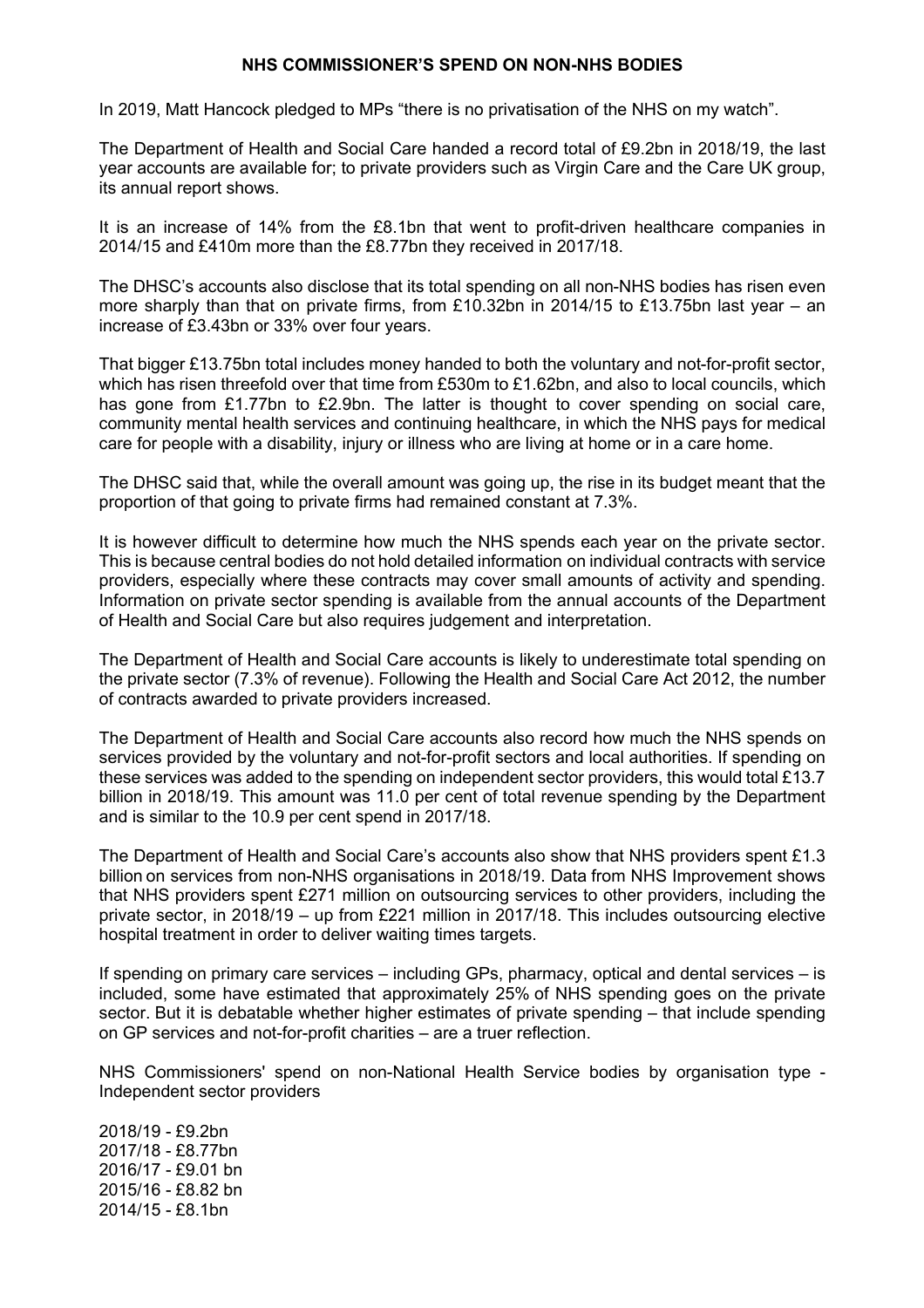The value of contracts awarded to private companies

2015 - £1.9bn (56%) of total yearly contract awards 2016 - £3.0bn (64%) of total yearly contract awards 2017 - £3.0bn (58%) of total yearly contract awards 2018 - £3.6bn (64%) of total yearly contract awards 2019 - £3.3bn (63%) of total yearly contract awards



Value of services contracts awarded to private companies by the NHS by year since 2015

The analysis, conducted by data provider Tussell, showed private firms were awarded £14.7bn since 2015 - double that paid to NHS providers  $(E7.4$ bn) and almost £1.9bn on other organisations and local authorities

Around £1.9bn (8 per cent) worth of contracts were given out to other organisations, such as charities, universities or local authorities.

NHS 'services' contracts by value since 2015 by supplier type